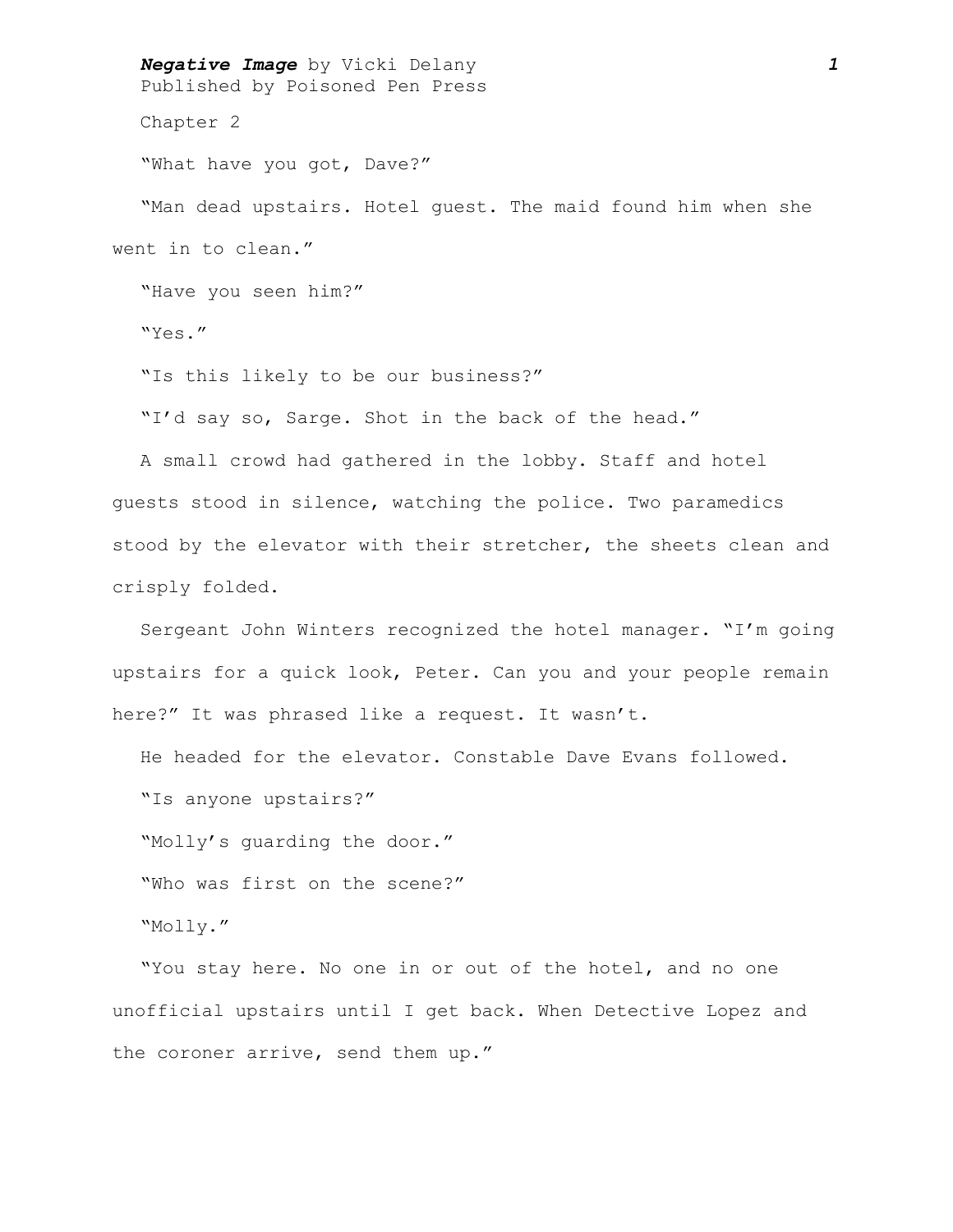# *Negative Image* by Vicki Delany *2*

Published by Poisoned Pen Press

He nodded to the paramedics. The elevator door opened as soon as he pressed the button.

The Hudson House Hotel was the best hotel in Trafalgar, British Columbia. It was an old building, old by western North America standards, built in the late 1800s. For most of the twentieth century, it had been lodging for itinerant loggers and miners. It turned into a backpackers' hostel when young people discovered the area's skiing and climbing opportunities. At the beginning of this century, as tourists got older and more affluent, less inclined to rough it, the hotel attached a new wing, underwent major renovations, and the old building was refurbished to a degree of luxury it had never before known.

Sergeant John Winters of the Trafalgar City Police looked at himself in the spotless glass paneling of the elevator. He and his wife had been reversing down the driveway, heading for a much-needed few days of hedonism in San Francisco, when his cell phone rang. He'd taken the call, and driven back up the driveway. Eliza had not been pleased at this change in plans. She'd taken it quite badly, and that surprised him. It wasn't as if this was the first time in their long marriage plans had been canceled at the last minute. She was scarcely mollified when he said it would probably turn out to be nothing important and they'd catch the next flight. She slammed the door getting out of the car and dragged her suitcase to the house with shoulders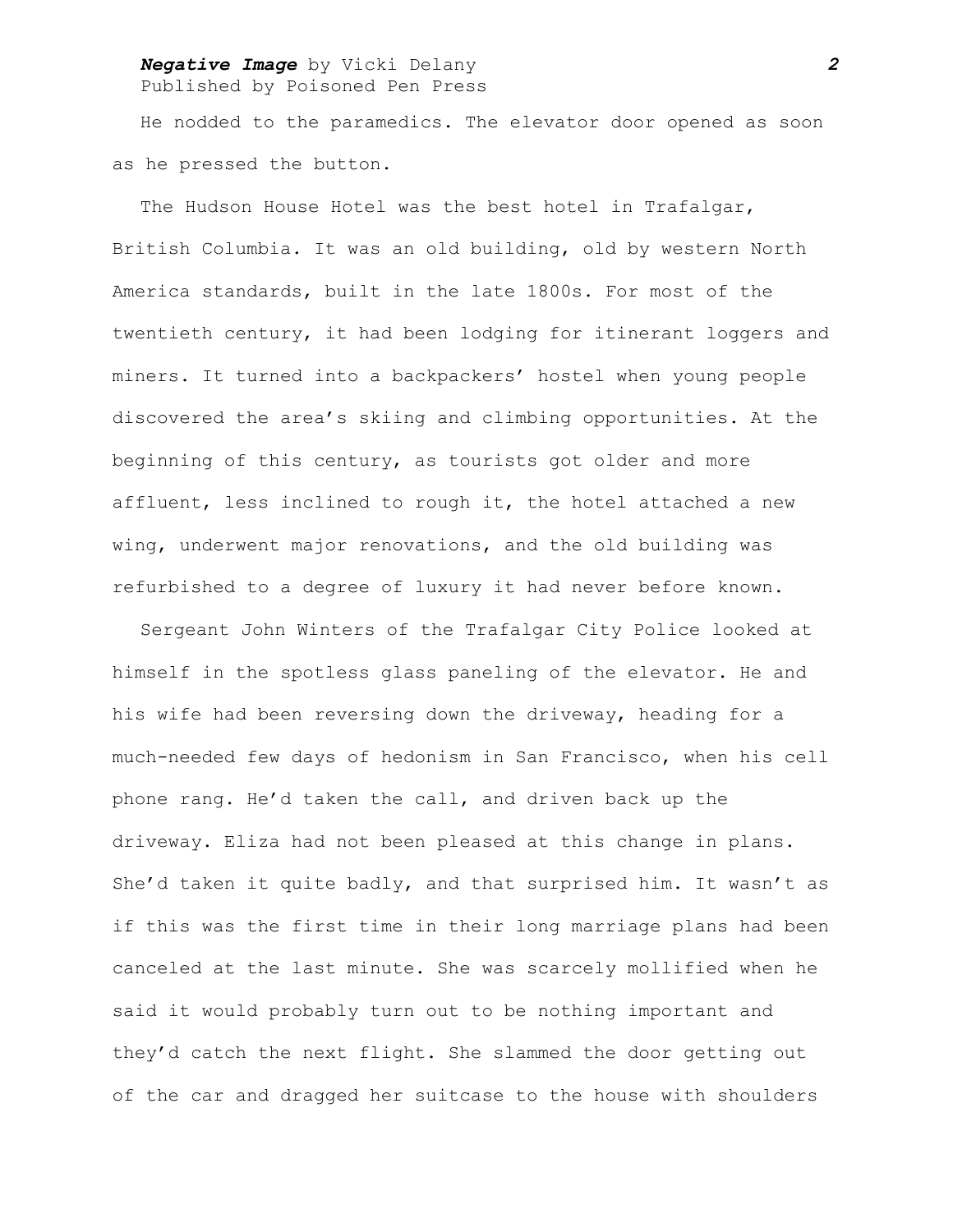## *Negative Image* by Vicki Delany *3* Published by Poisoned Pen Press

set in anger while her boots, and the wheels of the suitcase, made the ground shake. He made a mental note to call her once he'd seen the body. Young police officers had been known, in their enthusiasm, to mistake an accidental death for a deliberate one. Nevertheless, he'd already called the forensic guys.

He stepped out of the elevator. The thick beige carpet muffled his footsteps.

Constable Molly Smith looked up at the sound of the elevator doors opening. Her face was pale under her skier's winter tan, and she looked pleased to see him.

"Anyone been in there?" he said, without a greeting.

"The chambermaid, the hotel manager, me and then Dave, but no one else, far as I know. I took the call. All I was told was that someone was dead. Soon as I saw him, I shut the door behind me and called for backup."

"Who found him?"

"A hotel maid. She ran out of here screaming her head off and the manager came up and went in. He's the one who called us."

"Where's the maid?"

"Taken to hospital. Shock."

"Let's see it then."

"In the bathroom."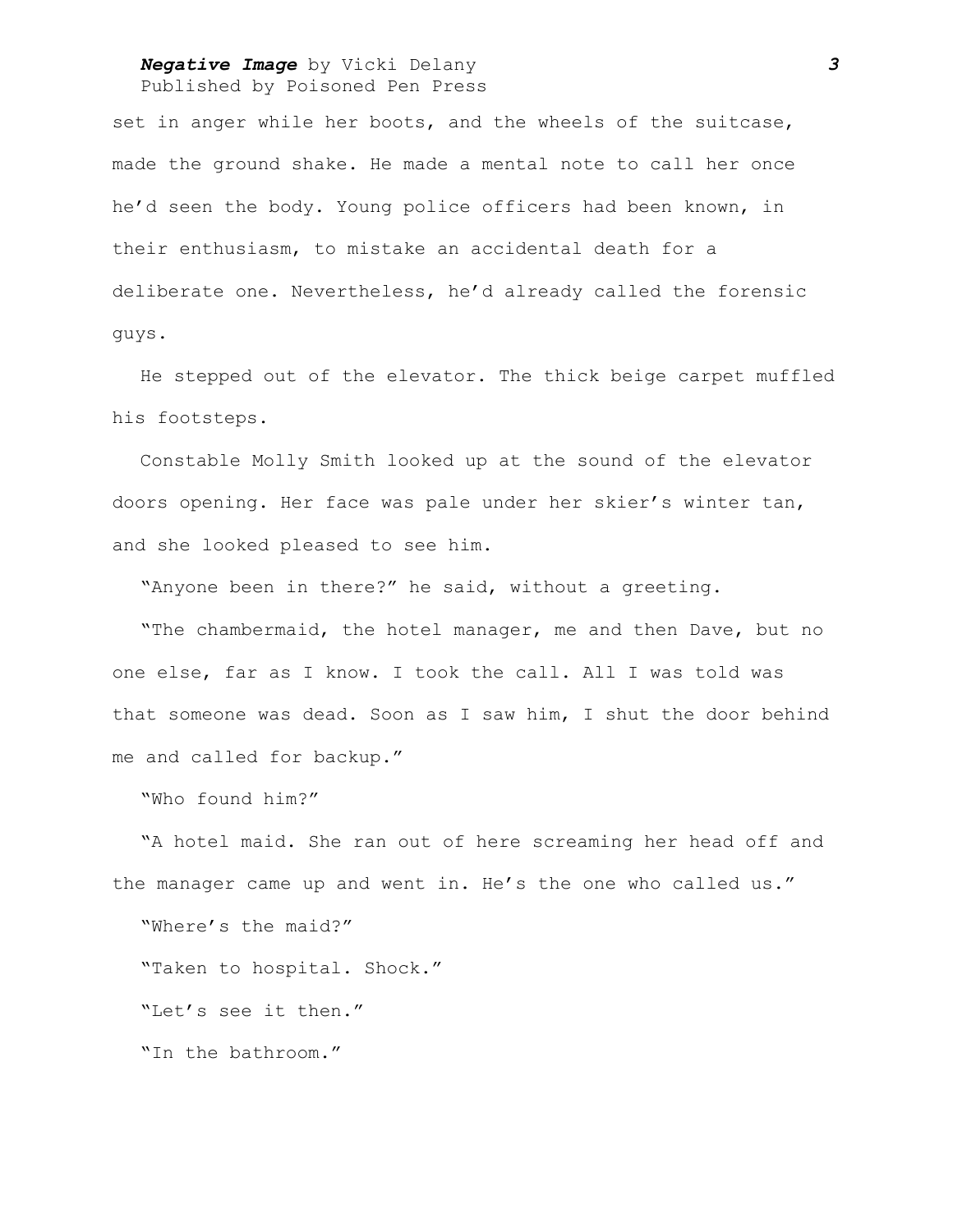### *Negative Image* by Vicki Delany *4* Published by Poisoned Pen Press

The room was beautifully, and expensively, decorated in shades of green and peach with heavy wooden furniture, thick drapes, deep carpet. Winters noted the disarray, the uneaten food, the dirty clothes, papers scattered across the desk and spilling onto the floor.

Smith didn't need to tell him where to go. The scent of death, of blood and bodily waste and vomit, came from the bathroom.

The man was kneeling over the toilet, his face planted into the bowl. *Worshiping the porcelain god*, some people called throwing up into the toilet after a night's drunk. The back of the head was matted with dried blood and gray matter. Blood had spattered across the walls around him. About a foot inside the door a puddle of vomit, fresh by the look and smell, lay on the floor.

"Whose is that?" he asked Smith, without turning around. "Maid."

"You touch anything?"

"Only the side of his neck, not that it was necessary to check if he was dead, but, I thought… I guess I thought I should." "Not a problem."

"That footprint there, I think it's mine." The faint marks of the edge of a boot tread were beside the body.

"Okay," he said, "I've seen enough for now. Let's wait for Ron."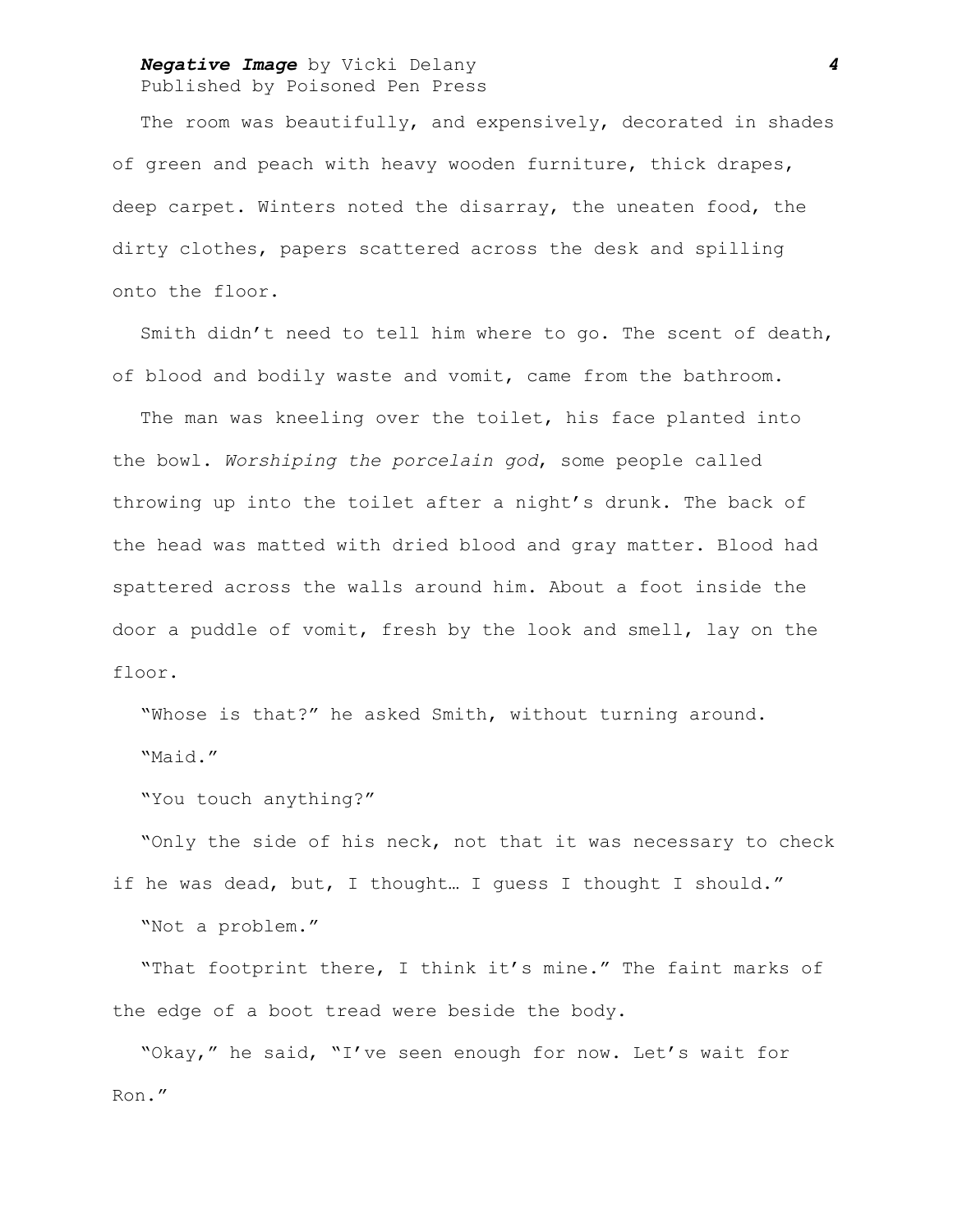### *Negative Image* by Vicki Delany *5* Published by Poisoned Pen Press

As they left the hotel room, the elevator bell pinged and the doors opened to let out Ron Gavin, the forensic investigator, with his partner and their equipment. The Trafalgar City Police was small, and Winters relied on the RCMP for forensic assistance in major cases.

"You stay on the door," Winters said to Smith. "Keep the log. Ron, Alison, we've got work for you. This way."

Molly Smith pulled out her notebook, and jotted down the time and who had gone into the room.

The elevator pinged again. This time it was a Mountie in uniform. He was tall and handsome and the edges of his mouth turned up when he saw her standing in the hall.

He sauntered towards her. She bent her head back to her notebook.

"Guys inside?" he said.

"Yes. Wouldn't have thought this would need the dog."

"It doesn't. Norman's in the car. Thought I'd drop by, see if anyone needs a hand, or something."

The door to the hotel suite was open, low voices came from inside. Winters laughed. The Mountie grabbed her arm and pulled her to one side. He bent and kissed her, full on the mouth, and his right hand grabbed the seat of her uniform trousers.

She pulled away, both angry and pleased. "Adam. Stop that."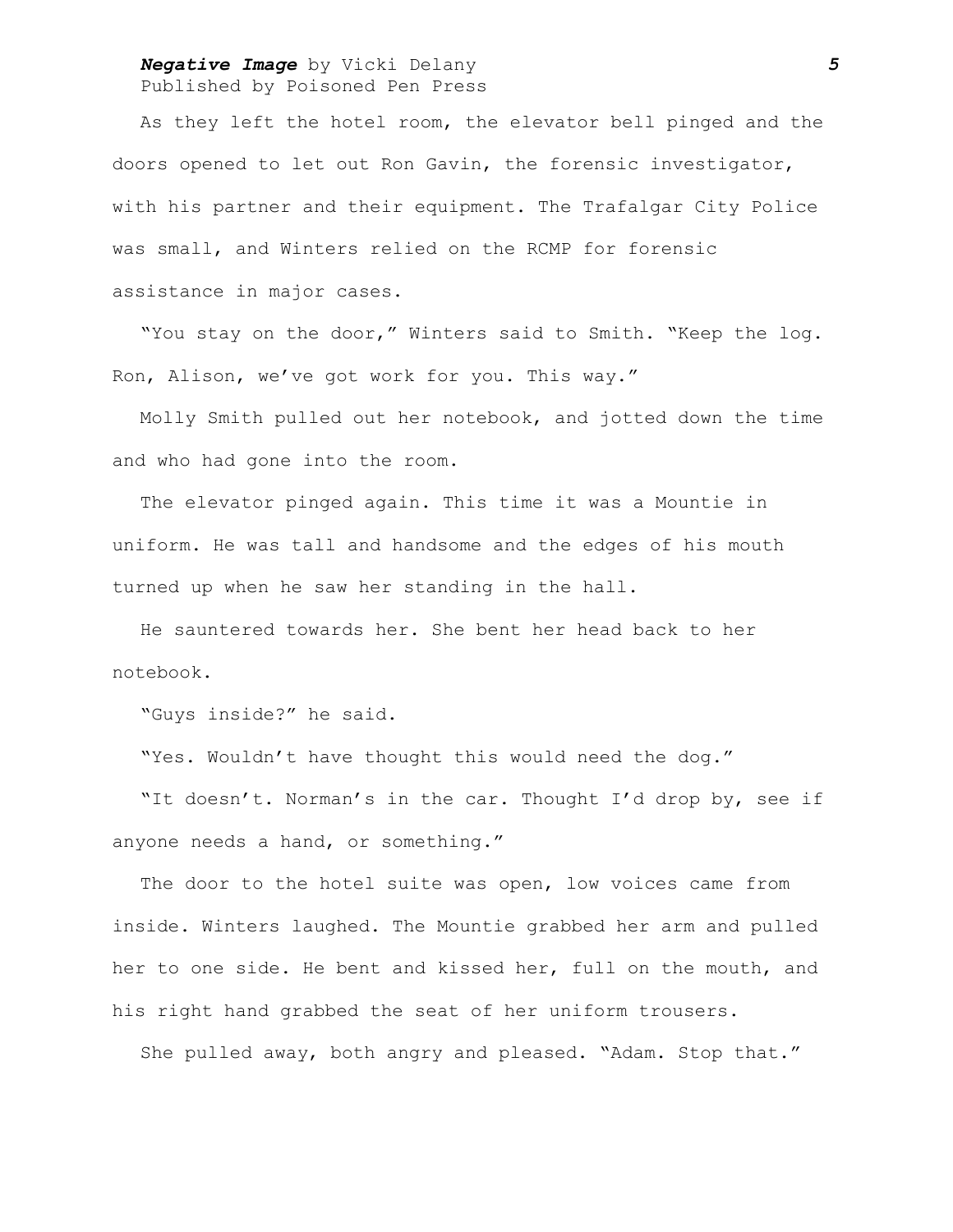# *Negative Image* by Vicki Delany *6*

Published by Poisoned Pen Press

He reached for her again, and she swatted at his hand. "I mean it."

"No one's watching," he said with a wicked laugh.

"The sergeant catches us having a grope, I'll really be in for it."

"The sergeant should be so lucky." He ran one finger down the length of her nose. "I can't stop thinking about that thing you do."

He jumped back at the sound of footsteps.

"Molly, have the station contact Doctor Lee at KBRH and tell her we're bringing someone for her careful attention." John Winters looked at her. "Your hat is crooked. Straighten it. Adam, if you're not here to see Corporal Gavin, get back downstairs."

 Hot flames rushed up Smith's neck into her face. *Goddamnit*, no one would think anything less of Adam for fooling around on the job; they'd probably give him a wink and a nudge. But her, they'd say she was too unprofessional, too wrapped up in emotions. She lifted a hand to her hat. It was not crooked.

"Thought I'd see if you need a hand, Sarge," Adam said.

"I don't. Molly, contact Ray and ask if he's got the coroner yet."

"Catch you later." Adam headed for the elevator.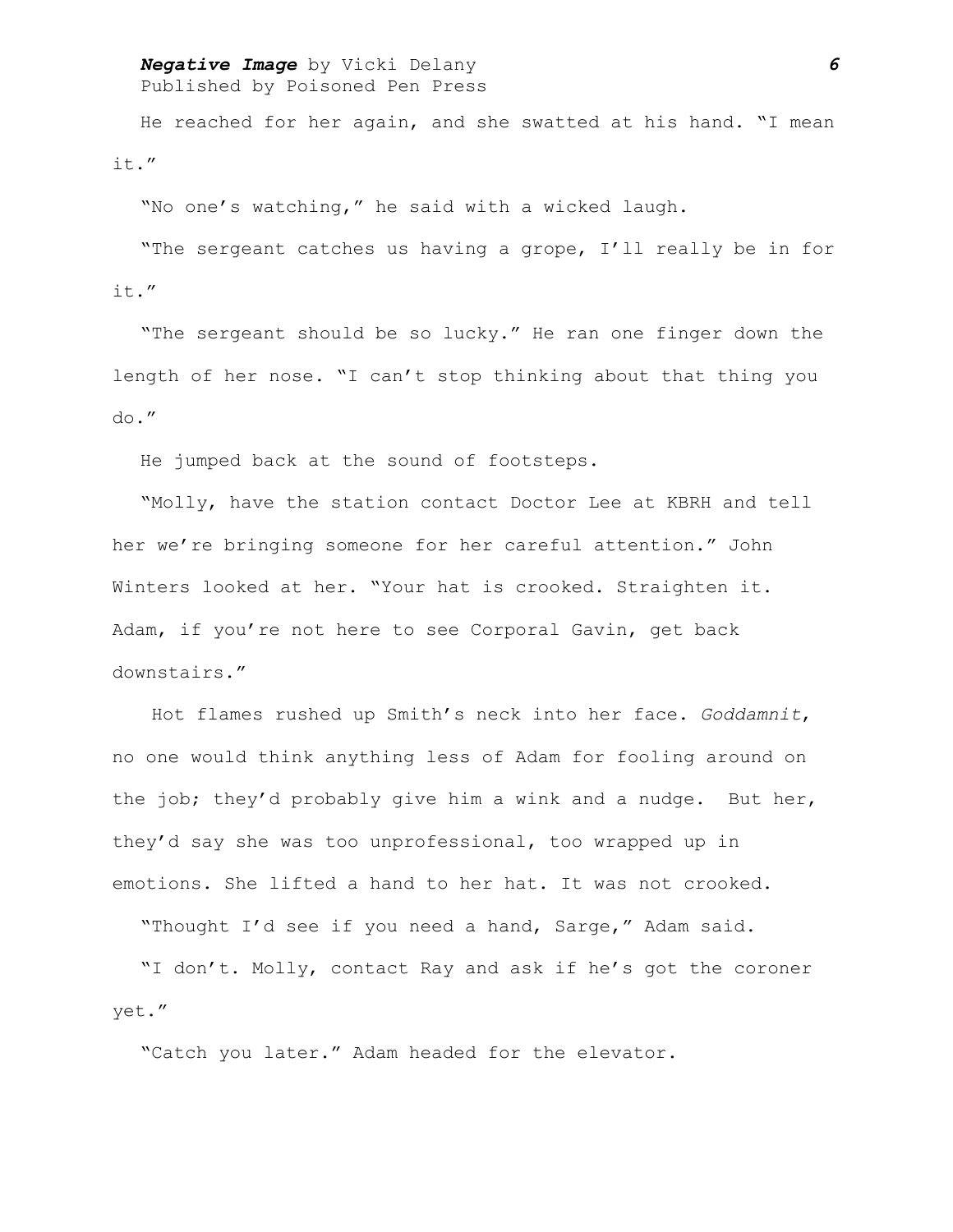## *Negative Image* by Vicki Delany *7* Published by Poisoned Pen Press

Everyone knew they were dating, Molly Smith and Constable Adam Tocek of the RCMP, nothing wrong with that. Many, if not most, police women dated and married fellow officers. Men outside the job just didn't understand. But to be caught in public, it would be the woman who was called on the carpet. Why if...

The door at the end of the hall opened. The heat rose again in Smith's face. If that woman had been two minutes earlier she would have gotten a nice picture for the front page. Constable Smith necking while supposedly guarding a murder scene.

Meredith Morgenstern, reporter with the *Trafalgar Daily Gazette*, pasted on a smile as fake as her boobs and marched down the corridor as if she had a right to be here. The photographer, a weedy young guy, working part time while finishing college, slunk along behind her. He lifted his camera to take a picture of the constable guarding the scene.

"I don't think you're allowed up here, Meredith," Smith said. "Sure I am. The people want to know."

"Constable Smith," said a voice from behind the door. "This is a restricted area. If Ms Morgenstern won't leave, she will be escorted out."

"Once you've made a quick statement, Sergeant Winters, I'll leave you to your work."

"Constable, call a car to take Ms Morgenstern to the station." He stood in the door, blocking the way.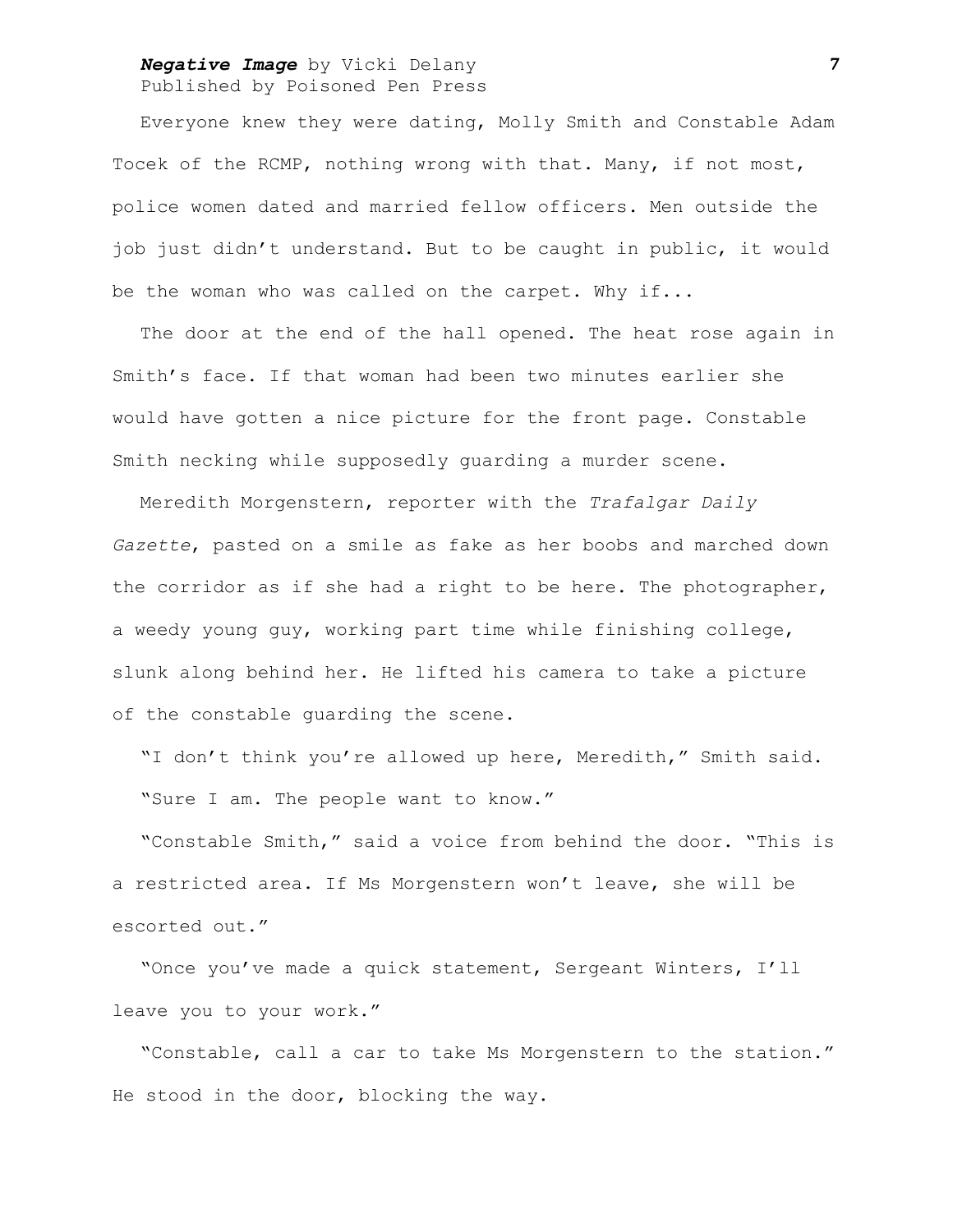### *Negative Image* by Vicki Delany *8* Published by Poisoned Pen Press

"All right, all right. We're going."

The photographer took another picture. Fortunately there was nothing to be seen from the doorway. All the action, past and present, was in the bathroom.

"Christ, I can't stand that woman," Winters said once the stairwell door had closed behind the reporters. He spoke into his radio as he returned to the room. "Evans, if I'd wanted you to let people up the back stairs I would have told you."

Smith let out a puff of air. Winters' attention was shifting to Dave Evans. That was good.

This time the elevator doors opened to reveal Detective Ray Lopez, Winters' partner, and the coroner.

Smith wrote their names in her notebook.

\*\*\*

"She ran into the hall, screaming and crying. Maria, who was working the other end of the corridor, along with a good number of guests, came to see what was wrong. Maria ran downstairs and got me. When I arrived, people were standing around outside the door. Two women were trying to calm Rachel. I don't think anyone else went into the room, but I can't be sure. I..." He turned away and swallowed. "I went inside. Took one look and called 911. Then, or maybe it was before I made the call, I shut the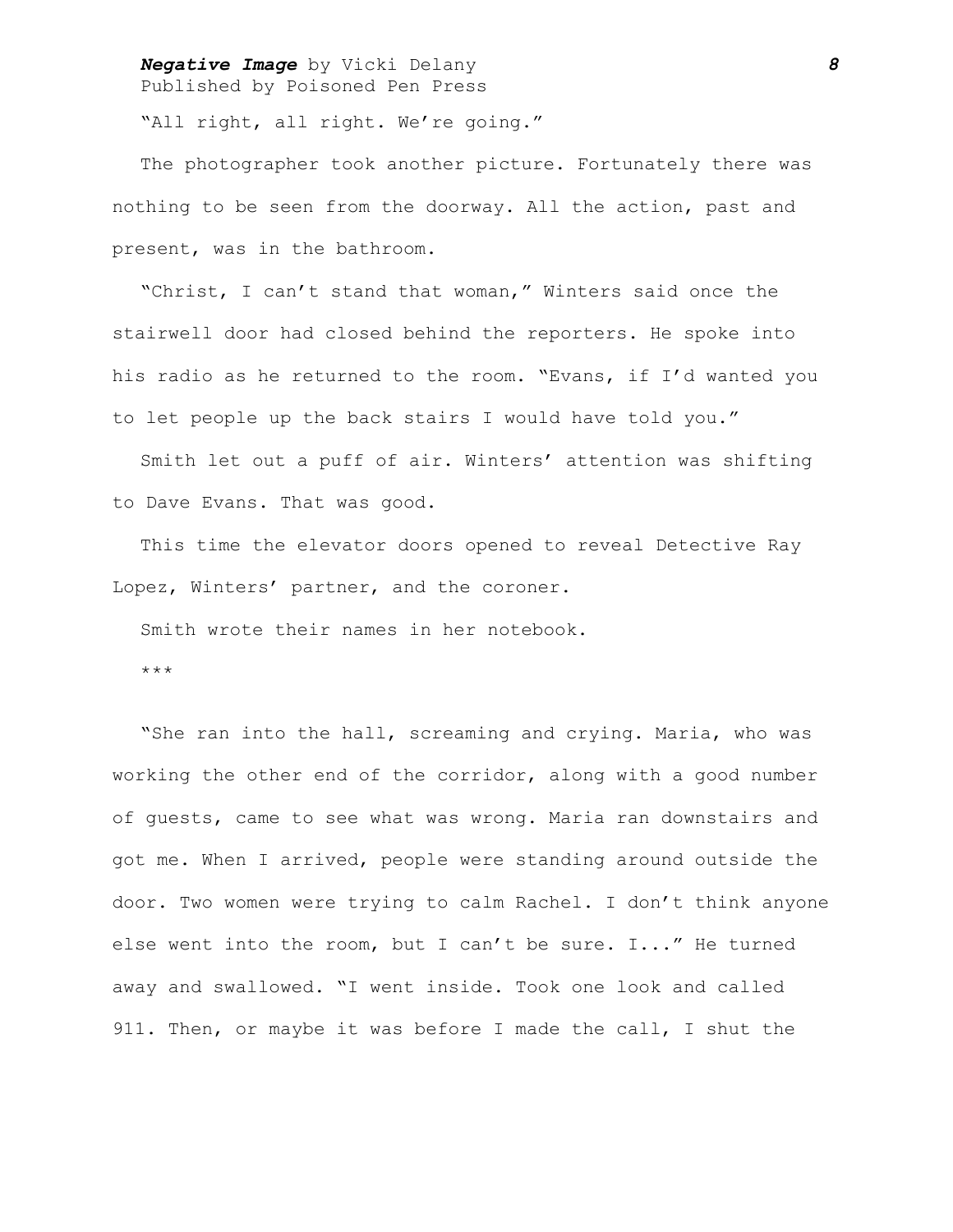# *Negative Image* by Vicki Delany *9*

Published by Poisoned Pen Press

door, and told everyone to go back to their rooms. I doubt if anyone did."

"Probably not," John Winters said. They were in the hotel manager's office. Splotches of bright red covered Peter Wagner's normally ruddy face, his ample jowls shook, and he tugged at the wedding ring, buried in fat, on his left hand. Upstairs, Ron Gavin was hard at work, itemizing everything in the dead man's hotel room while his partner crawled around the bathroom floor. The coroner had declared the death, and the medics had been allowed to remove the body. It would be taken to Kootenay Boundary Regional Hospital in Trail for autopsy. The cause of death couldn't be much clearer, single gunshot to the back of the head, but the formalities had to be followed. You never knew what stories that gunshot might hide unless you looked. Winters had immediately ruled out suicide. Not only was the wound at a bad angle, there was no sign of the gun.

"What can you tell me about the dead man? Is he staying here alone?"

"Name's Rudolph Steiner. He's with his wife and assistant. I don't know where they are. I went to their rooms but no one answered, and I checked the restaurant and gym." Wagner was hugely overweight and breathing much too heavily. Rivers of sweat poured down his cheeks and forehead. Winters hoped he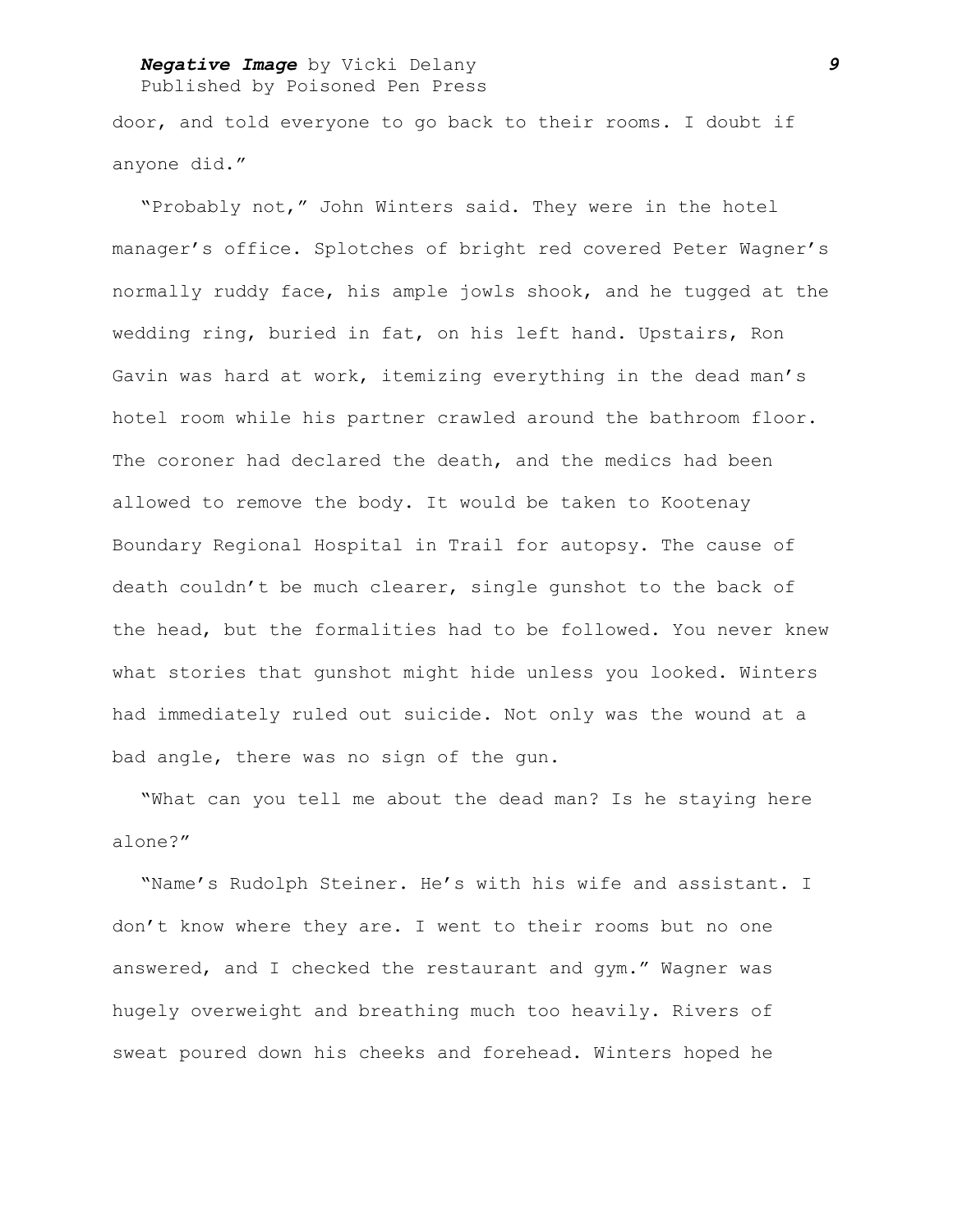#### *Negative Image* by Vicki Delany *10* Published by Poisoned Pen Press

wouldn't have to call the ambulance back. Wagner held his hand to his mouth. "Oh, no. Do you think…?"

Winters pulled out his cell phone. "What room numbers? Send someone with a set of keys to meet Detective Lopez there. Steiner's wife doesn't share a room with him?"

"Mrs. Steiner has the adjoining room, and his assistant is at the end of the hall." He reached for his phone and gave the order before dabbing at the sweat on his face with a cheerful yellow polka-dot handkerchief.

Winters asked Ray Lopez to check that the rooms were indeed empty and put his own phone away.

"Fortunately, it's the end of the season," Wagner said. "I've been able to get all the guests off that floor. The ones who want to stay, that is. We've had several premature check-outs. You'll let us know when people can go to their rooms and get their things?"

"Yes. I'll need a list of the premature checkouts." Winters checked his notes. "The maid who found the body. Rachel Kowalski. She been with you long?"

"Came at the beginning of the season. She's a ski bum, working to make money to stay in Trafalgar and ski on her days off. I'm expecting that she, along with several others, will be quitting soon. Moving on."

"You have any reason to think she knew this Steiner guy?"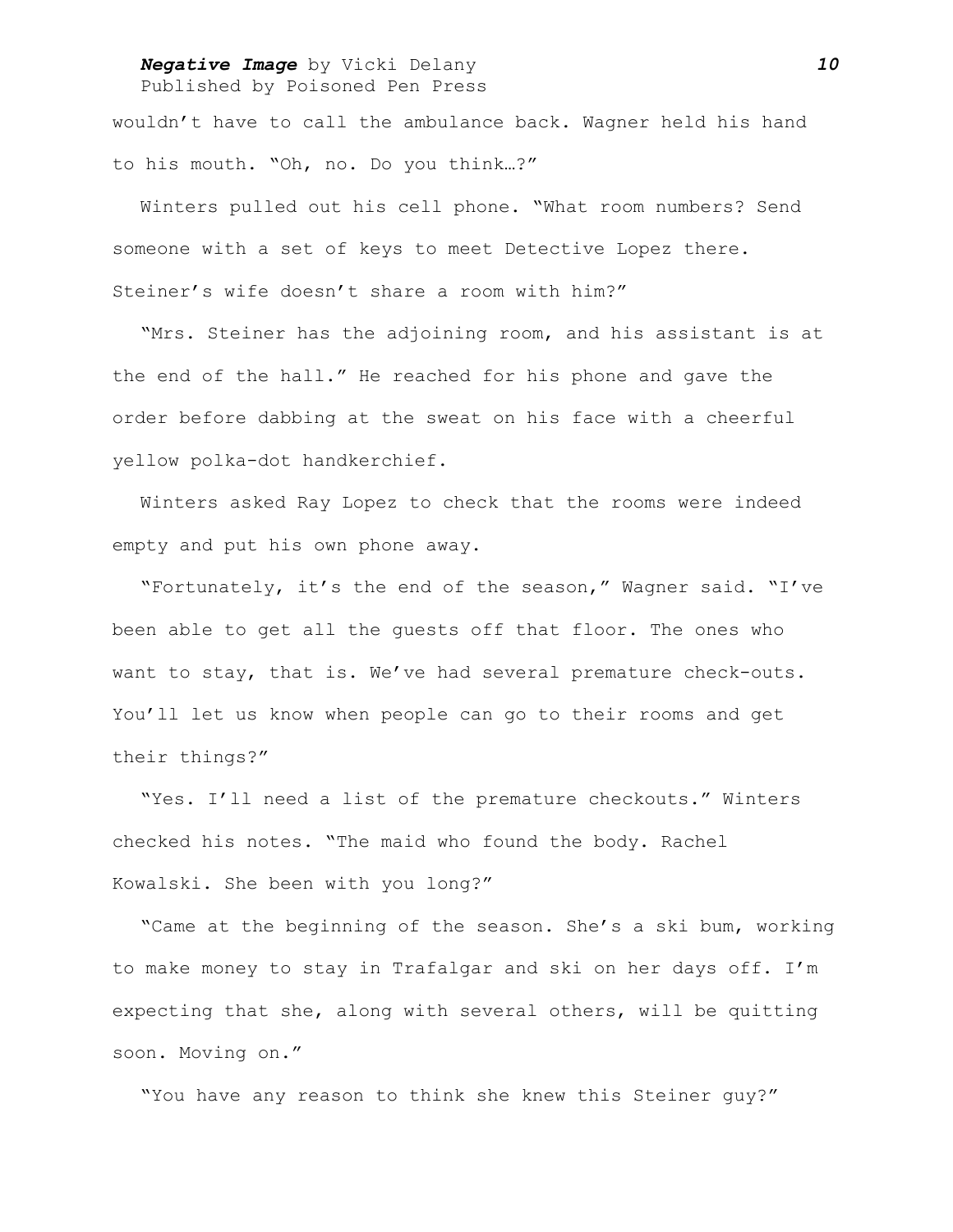*Negative Image* by Vicki Delany *11* Published by Poisoned Pen Press

"No. Although..."

"Although?"

"I'll check with the head of housekeeping, but I seem to think she was assigned to the top floors. Not the second."

"Find that out, will you? Anything else you can tell me about Steiner?"

"He was a photographer, a big name apparently, although I've never heard of him. Not that I would. Good clothes, expensive watch. In the company of a wife who probably needs fake ID to drink in the bar and a personal assistant, female. That's about all I know."

"Where's he from?"

"I checked the register. Address in Vancouver."

"You ever see him with anyone other than the wife and assistant?"

"I don't live here, John, I just work here." Wagner cracked a weak smile. His breathing was starting to settle down, and his color was already looking better. "I'll ask the staff, if you like."

"Please."

"He used room service a lot, and all the restaurant charges to his account were for one person at a time."

"When did they check in?"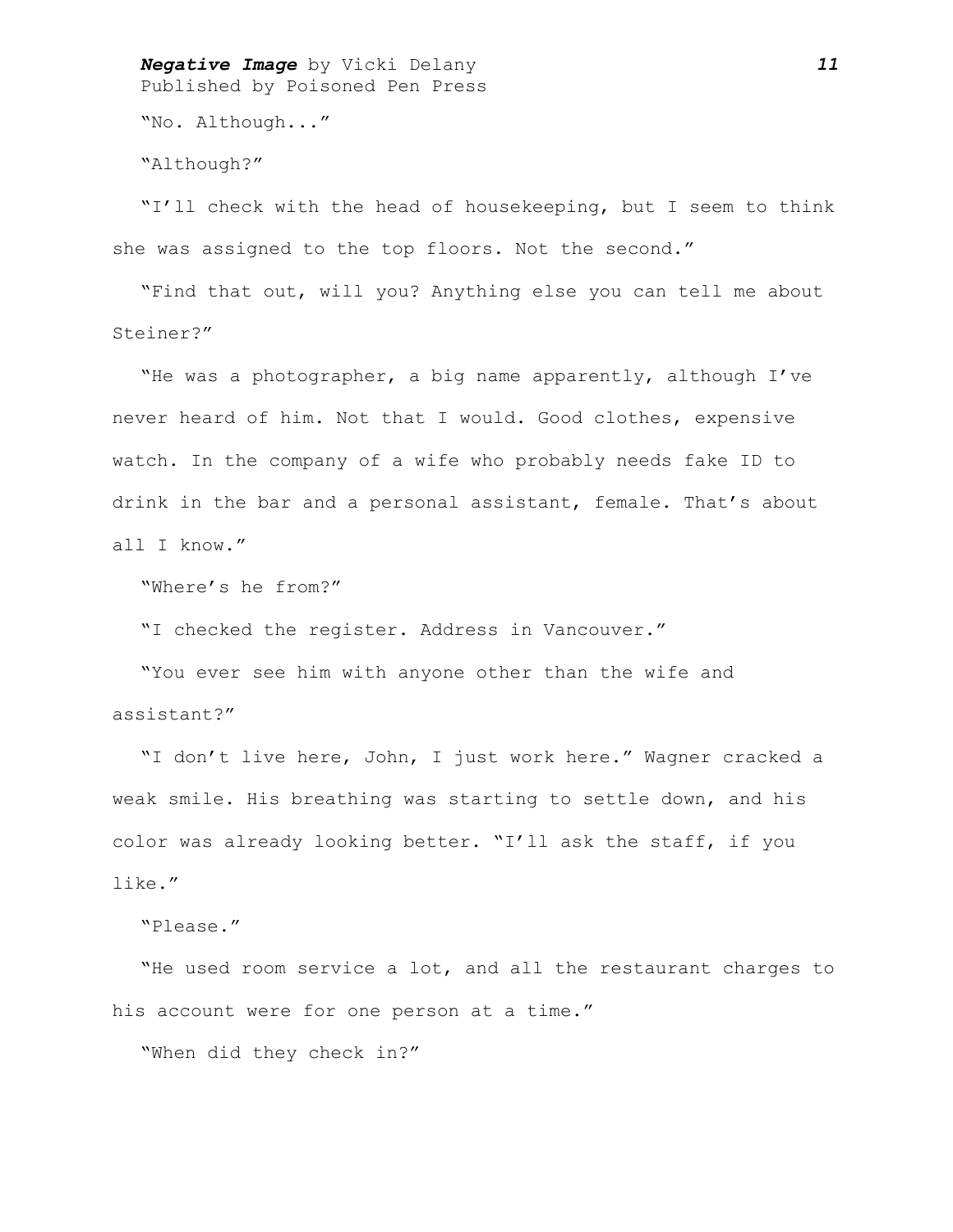### *Negative Image* by Vicki Delany *12* Published by Poisoned Pen Press

Deep in his pocket, Winters' cell phone rang. He checked the display: Ron Gavin, the forensic investigator. "Excuse me a moment," he said. "Yes?"

"John, I'm taking a break. Need to stretch my legs, get a coffee. Come with me."

*What?* "I'm sort of tied up, Ron. You can't be finished already?"

 "Still plenty to check out." Gavin's voice was low and tight. "I *need* a break, John. And I'd *like* you to come with me." "Okay. Give me half an hour."

"*Now* would be good. There's a back door next to the kitchen leading out to the service area. Take it." Gavin hung up.

Winters stared at the phone in his hand.

"Problem?" Wagner asked.

"Something I have to check out. I'd like to speak to anyone on your staff who was on the second floor last night or this morning. I'm guessing your night manager is home in bed. If you can get me his address, I'll go around later."

"Okay, sure."

"And the guests. Prepare me a list, please, particularly of those on the second floor. And then, if I can give you some advice, you'd better go home and have a rest. You don't look too well."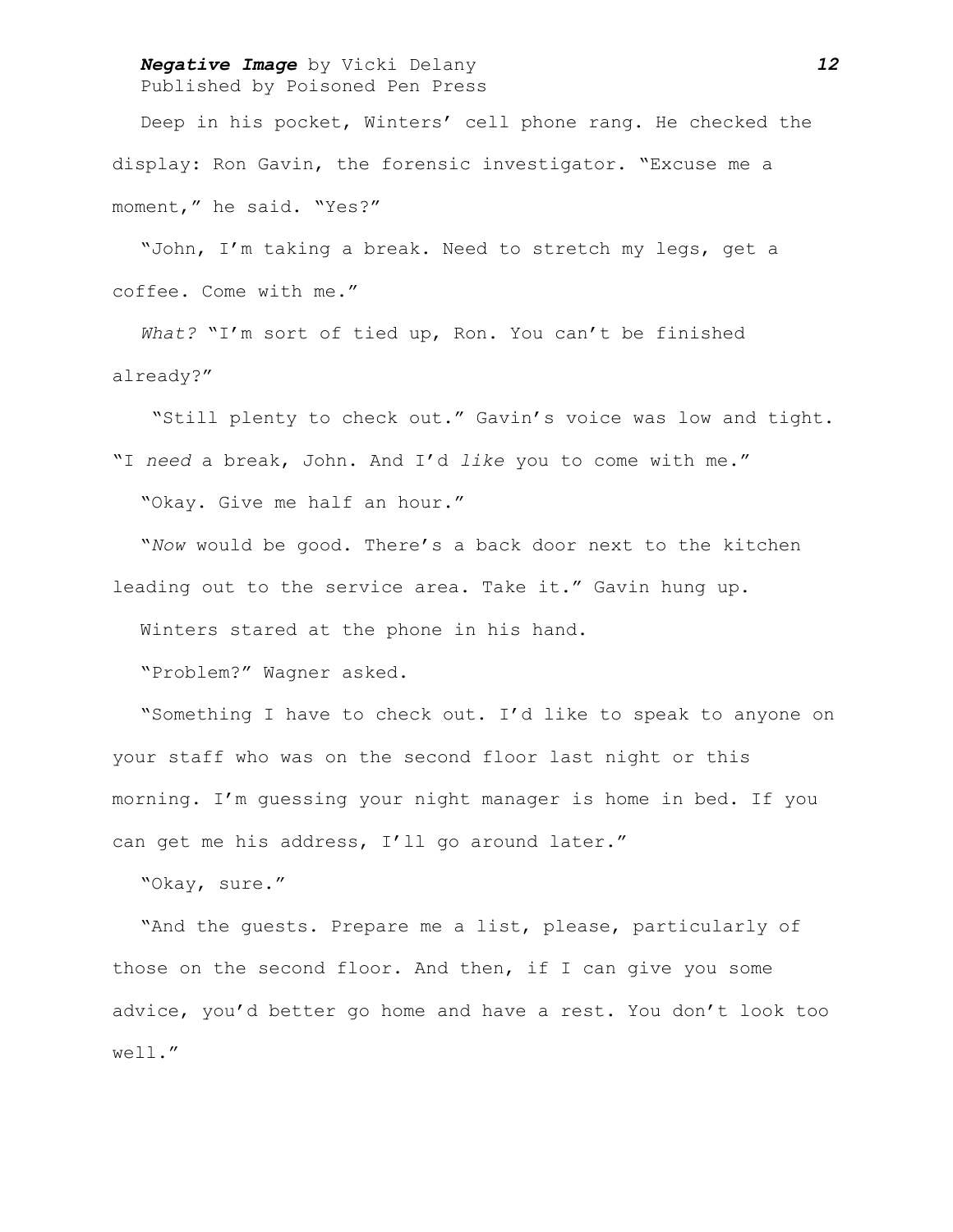### *Negative Image* by Vicki Delany *13* Published by Poisoned Pen Press

Wagner shook his head, and the bags of fat under his chin wobbled. "Too much to do."

The lobby was quiet when Winters crossed it. The desk clerk watched him with wide, curious eyes. Dave Evans was at the front door, and almost snapped to attention when he saw the sergeant approaching. Winters ignored him, and headed out the back.

If someone didn't stand up and confess soon, this would take a lot of time and effort. A hotel full of staff and guests. It would be a nightmare to interview them all.

Nestled deep in the mountains of the southern interior of British Columbia, Trafalgar was a small, low crime town. There was no security, not even a doorman, at the hotel entrance; the upper floors were open to anyone who wandered in off the street. As soon as he saw the body, Winters had called his boss, the Chief Constable, to suggest he contact the RCMP Integrated Homicide Investigative Team, which helped with major crime cases in the small towns and rural areas of British Columbia.

That reminded him, he'd forgotten to phone Eliza. Something was bothering her lately, and he'd thought a few days in San Francisco, one of her favorite cities, would cheer her up. He'd been working a lot, with a rash of break and enters around town, and she'd been left at home, moping and restless, waiting for a spring that was taking a long time to arrive.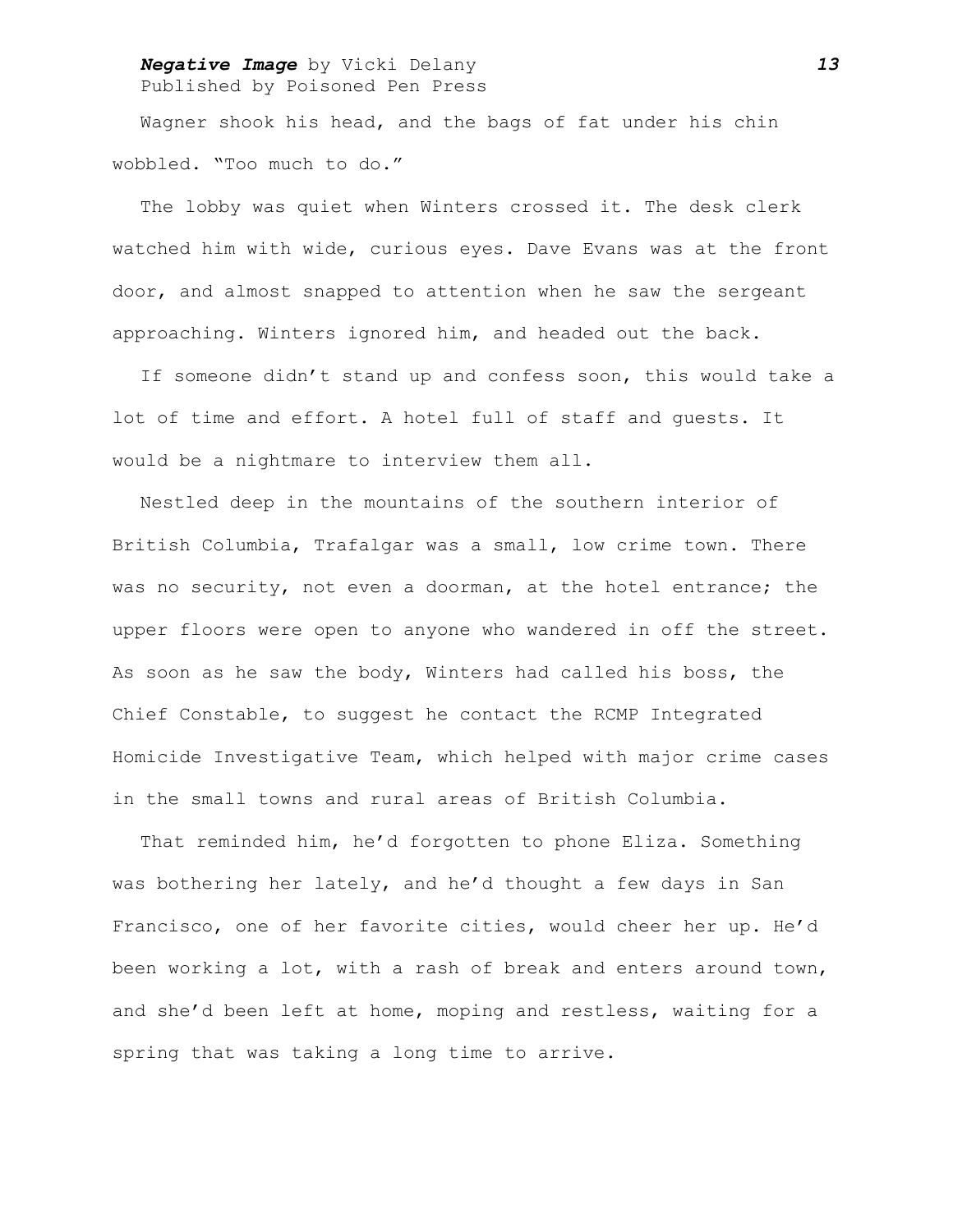#### *Negative Image* by Vicki Delany *14* Published by Poisoned Pen Press

Gavin stood by the service door, waiting, and Winters decided to call Eliza after he'd discovered what the Mountie was in such a knot about.

Gavin didn't say a word, just held the door open and let Winters through. The alley was dark and narrow and thick with mud after days of melting snow and last night's rainstorm. Gavin walked away from the door, his hands in his pockets and his head down. The yellow stripe on his uniform pants shone faintly in the gloom. Winters followed, puzzled at his friend's strange behavior.

 "We go back a long way, John," the Mountie said, coming to a halt about halfway between the back door and the street corner.

"Yeah, I know. What are you on about?"

"First time in all my years I've ever done this."

"Done what? Spit it out, man. Are you in some sort of trouble?"

"No. But I might be."

He reached into his pocket and pulled out a piece of paper. "Found this upstairs. Figured you'd want to see it. You can decide what you want to do with it."

"What the hell?" Winters snatched the paper. "You removed evidence from a crime scene. Are you nuts?"

"Look at it, John."